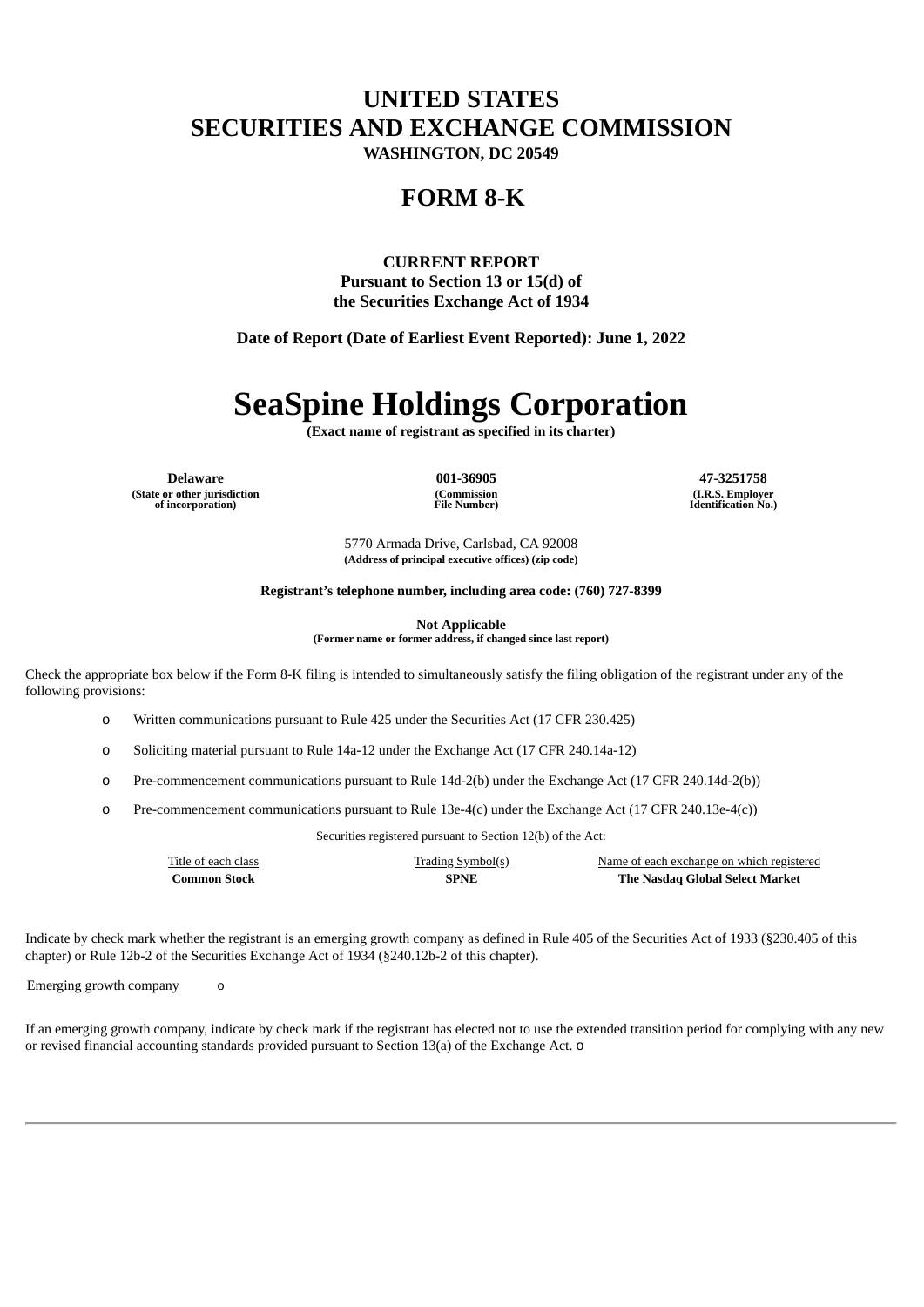#### **Item 5.07 Submission of Matters to a Vote of Security Holders.**

On June 1, 2022, SeaSpine Holdings Corporation (the "Company," "we," "us," or "our") held its annual meeting of stockholders (the "Annual Meeting"). Four proposals were submitted to our stockholders for a vote at the Annual Meeting. The proposals are described in detail in our definitive proxy statement for the Annual Meeting filed with the Securities and Exchange Commission on April 22, 2022 (the "Proxy Statement"). Below is a brief description of, and the final results of the votes for, each proposal (where applicable, voting results, including broker non-votes, reflect fractional shares rounded down to the nearest whole share):

**Proposal 1**: Each of the Class I nominees for our board of directors identified below was elected to serve for a three-year term to expire at our 2025 annual meeting of stockholders and until their successors are duly elected and qualified by the votes set forth below.

| Nominee               | <i>Votes For</i> | <i>Votes Withheld</i> | <b>Broker Non-Votes</b> |
|-----------------------|------------------|-----------------------|-------------------------|
| Keith Bradley         | 21.193.077       | 7.746.540             | 3,606,631               |
| Michael Fekete        | 21.002.542       | 7.937.075             | 3,606,631               |
| John B. Henneman. III | 20,532,124       | 8.407.493             | 3,606,631               |

**Proposal 2**: Our stockholders ratified the appointment of RSM US LLP as our independent registered public accounting firm for the fiscal year ending December 31, 2022 by the votes set forth below.

| Votes For  | <i>Votes Against</i> | Abstentions | <b>Broker Non-Votes</b> |
|------------|----------------------|-------------|-------------------------|
| 32,460,463 | 81,929               | 3.857       | $- -$                   |

|                               |                  |               |             | <b>Proposal 3:</b> Our stockholders approved, on an advisory basis, the compensation of our named executive officers as disclosed in the Proxy Statement |
|-------------------------------|------------------|---------------|-------------|----------------------------------------------------------------------------------------------------------------------------------------------------------|
|                               | <i>Votes For</i> | Votes Against | Abstentions | Broker Non-Votes                                                                                                                                         |
| by the votes set forth below. | 27.761.034       | 570.397       | 608.186     | 3.606.631                                                                                                                                                |

**Proposal 4**: Our stockholders approved an amendment to our amended and restated certificate of incorporation to increase the authorized number of shares of our common stock from 60 million to 120 million (the "Charter Amendment") by the votes set forth below.

| Votes For  | <i>Votes Against</i> | <i>Abstentions</i> | Broker Non-Votes |
|------------|----------------------|--------------------|------------------|
| 29,806,226 | 2,699,951            | 436                | 39.634           |

#### **Item 8.01 Other Events.**

As reported above, our stockholders approved the Charter Amendment at the Annual Meeting. The Charter Amendment became effective on June 1, 2022, upon the filing of a certificate of amendment to our amended and restated certificate of incorporation with the Delaware Secretary of State, a copy of which is filed as an exhibit to this report.

#### **Item 9.01 Financial Statements and Exhibits.**

(d) *Exhibits*

Exhibit No. Description

3.1 Certificate of Amendment to Amended and Restated Certificate of [Incorporation](#page-3-0) dated June 1, 2022 104 Cover Page Interactive Data File (embedded within the Inline XBRL document)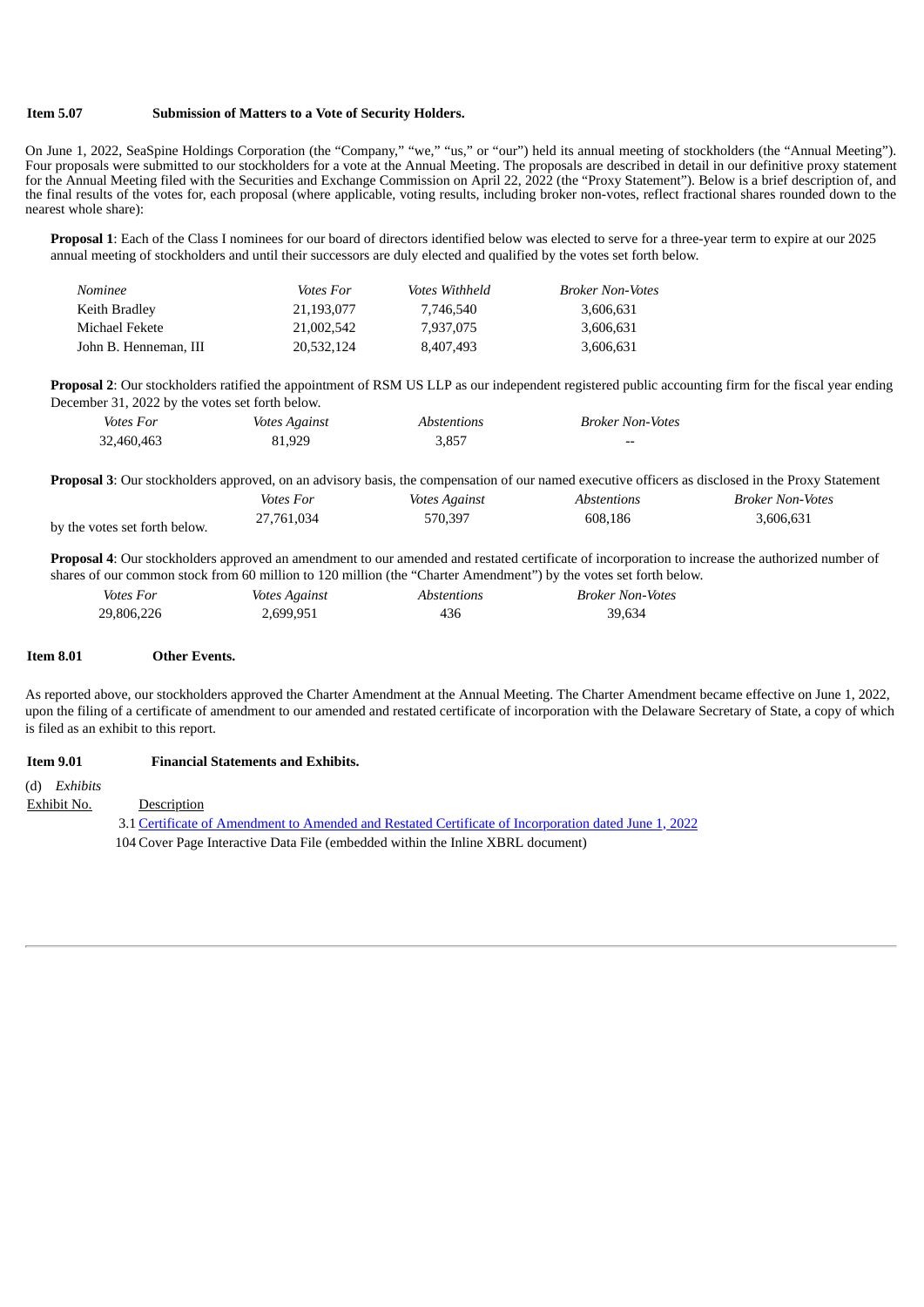#### **SIGNATURES**

Pursuant to the requirements of the Securities Exchange Act of 1934, the registrant has duly caused this report to be signed on its behalf by the undersigned hereunto duly authorized.

SeaSpine Holdings Corporation

Date: June 3, 2022 By: /s/ Patrick Keran

Name: Patrick Keran Title: Senior Vice President, General Counsel